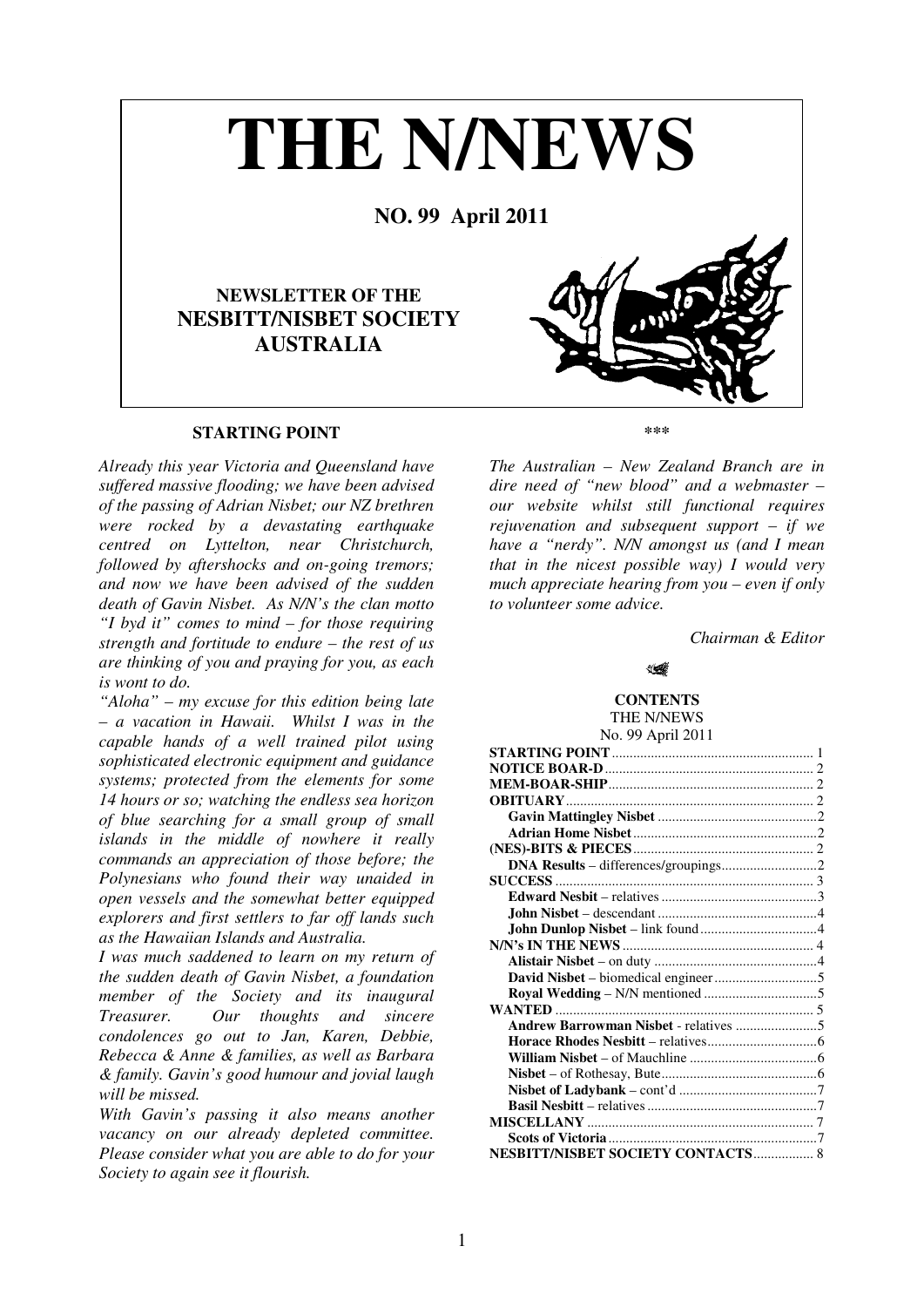| <b>NOTICE BOAR-D</b>                                 |
|------------------------------------------------------|
| (Upcoming events in the Local and Overseas Calendar) |

July N/NEWS # 100

October N/NEWS # 101

Note: the social calendar can be viewed on the homepage.

## ₩

## **MEM-BOAR-SHIP**

We have pleasure in welcoming the following new members to the Society: John Hewison of Paddington, Qld, Stefanie & Alister Nesbitt of Qld and Christina & Dennis Gifford of Carshalton, England.

14

## **OBITUARY**

## **Gavin Mattingley Nisbet**

*It is with much sadness that I advise of the passing of Gavin Nisbet, a foundation member and our inaugural Society Treasurer.* 

*Our condolences to Jan and daughters, Karen, Debbie, Rebecca and Anne and their families. Also to Gavin's sister, Barbara Leslie & family all of whom have been involved with the Society. Gavin, Jan and family have been active members hosting several of our early social gatherings at their home and participating in all of our activities, as well as in the office of Treasurer. Karen Nisbet, like her father, has also been an active member of the Society and has served on committee.* 

*Gavin died suddenly at home on April 19th 2011, aged 74. He was, until recent years, principal of Gavin Nisbet & Associates – Accountants and Auditors. Gavin was also active within Rotary International, having celebrated 33 years of membership with Malvern Rotary in March 2010.* 

*Gavin's mother Gwen Nisbet was an accomplished musician, which is still recognised today through an annual music scholarship. So it is no wonder that Gavin learnt piano as a boy, later taking up the cello; with Gavin being listed amongst the Australian Youth Orchestra's 1954 National Music Camp participants as a cellist; so it was quite fitting that at Gavin's funeral we were privileged to hear several J S Bach solos for cello played beautifully by Ruben Palma, the winner of the Gwen Nisbet Music Scholarship in 2010 – providing a time of personal reflection and serenity. A lone piper farewelled Gavin.* 

*As was commented a number of times, Gavin's humour, his laugh, his generosity and personability will be missed by all who knew him. With Gavin's passing another Nisbet male line also come to an end.* 

**\*\*\***

## **Adrian Home Nisbet**

*It is with sadness that I advise of the passing of N/N Society member, Adrian Nisbet. Guy Nisbet from U.K. wrote:* 

It is with regret that I write to say that my father Adrian Home Nisbet, father to Christina, Dianna, Carrie, Fiona, Guy (myself), Alex & Kate passed away peacefully on the 30th Jan 2011, aged 87.

*Our condolences to members of Adrian's family, especially fellow N/N members Carrie Moczynski and Christina Gifford.* 

## પ≰

# **(NES)-BITS & PIECES**

**DNA Results** – differences/groupings

*N/N DNA – how "new" DNA groups may have arisen historically.* 

# **A NEW DNA**

**Deed of Entail** *(such deeds in the past could give change of DNA if there were no sons and the daughters inherited unfortunately many such documents may not have survived).* 

**1669** Ratification in favour of Sir JOHN Nisbet of DIRLETON, his majesty's advocate Our sovereign lord, with advice and consent of his estates of this present parliament, considering the diverse good services done to his majesty by his majesty's right trusty councillor Sir JOHN Nisbet of DIRLETON, his majesty's advocate, and one of the senators of the college of justice of this kingdom, has ratified, approved and confirmed and, by this act, ratifies, approves and confirms the charter granted by his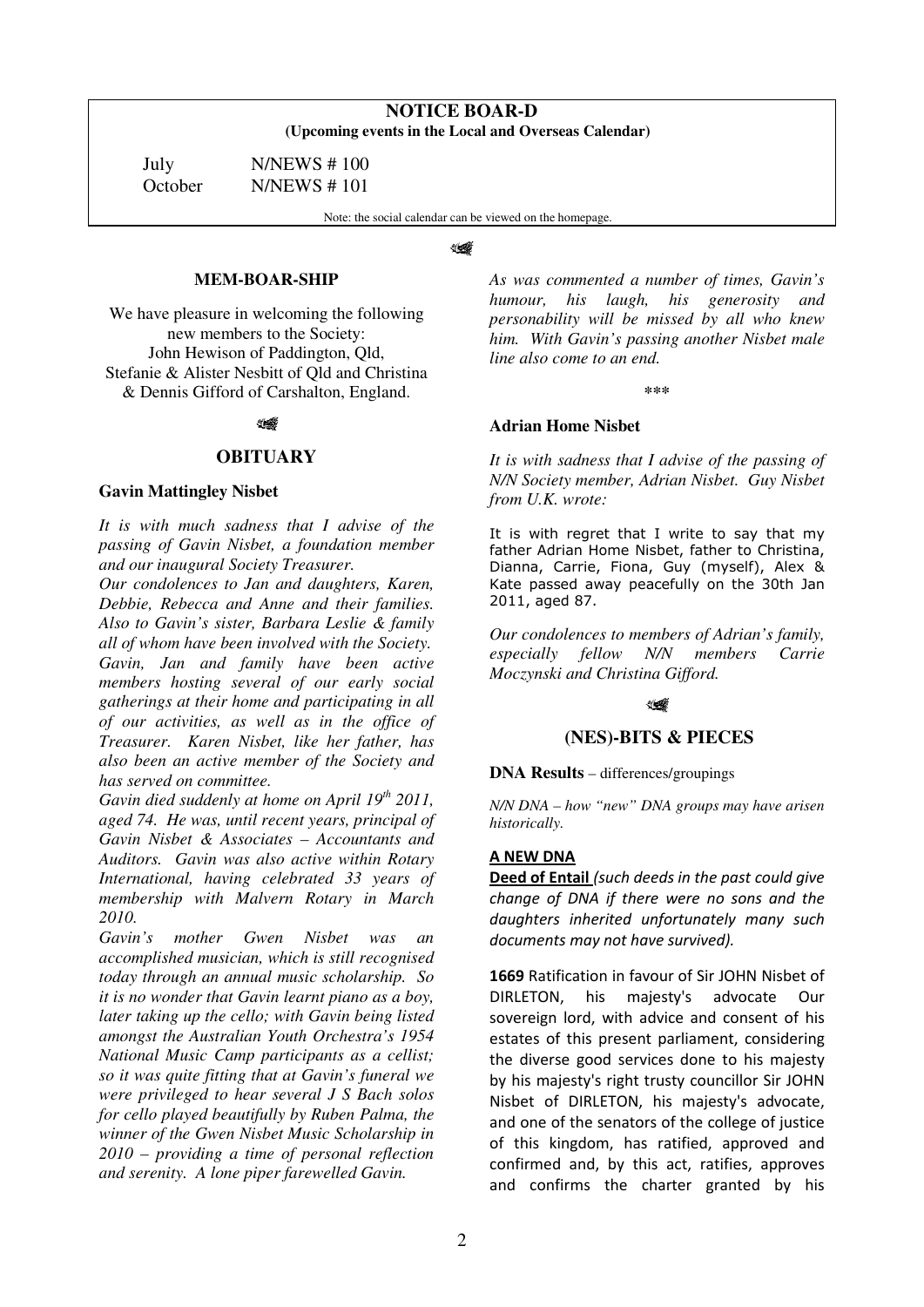majesty, under his majesty's great seal, and new gift therein contained, of **the date 29 February 1664**, to his said right trusty councillor Sir JOHN Nisbet, therein designed knight and advocate, and to the **male heirs of his own body, which failing to the eldest female heir**  lawfully procreated or to be procreated of his own body without division, which failing to any other person or persons and their heirs which the said Sir John, at any time during his lifetime, even in death, shall name and design, by whatsoever writ, nomination or designation under his hand, to be heir or heirs of tailzie to him in the lands, lordship, baronies and others underwritten and under such conditions, qualifications and restrictions as he shall express in the foresaid nomination or designation, which failing or if the said Sir John shall not make such nomination or designation in his own lifetime, or being made if it shall please him to revoke the same, in these cases or any of them, to the nearest and lawful heirs of the said Sir John and his assignees whatsoever (**the eldest female heir being always preferable and succeeding without division**), and who and **her husband and bairns** shall be held and astricted, **in all time thereafter, to assume AND BEAR THE SURNAME AND ARMS OF NISBET, heritably and irredeemably**, of all and sundry the lands, lordship, baronies and others after-specified, namely, (Charles II: Translation 1669, 19 October, Edinburgh, Parliament Parliamentary Register At Edinburgh 23 December 1669 Charters: ratifications Ratification in favour of Sir John Nisbet of Dirleton, his majesty's advocate [1669/10/93]).

As we know John made changes to above and hopped over his daughter and gave Dirleton to his great nephew William.

A **son of Christian Nisbet Dirleton married to John Scott whose name was JOHN SCOTT assumed the name of JOHN SCOTT NISBET as he later inherited some of JOHN of DIRLETONS property and by the above entail had to take the name of NISBET** (ie. new DNA).

CHRISTIAN Nisbet ~ 15 Sep 1692 called eldest daughter in 1722 of William N of Dirleton. She married Sir John Scott of Ancrum. They had 4 sons and 1 daughter; known is John, Patrick ~14 Nov 1720 and William ~1 Mar 1723.

**Christian and her husband John Scott were succeeded in the estate of Craigintinnie by their second son John who used the surname NISBET (new DNA) this part was inherited from Jean Nisbet of Craigintinnie inherited from her father Walter N of Dirleton.** She died 1752; and was succeeded by her cousin **John Scott-Nisbet of Craigintinnie, baptised 15th May 1729 and died at Edinburgh 31st December 1764. Married, 21st December 1756, Margaret, daughter of Chambres Lewis, collector of customs, Leith. His wife, Mrs Margaret Scott-Nisbet, died at Portobello 2nd November 1828, aged 88. He was the last Nisbet of Craigintinnie, and in 1762 he sold the lands to William Miller.** 

**I believe they had sons John 16 Nov 1757 and William 19 Nov 1758 both with surname Nisbet; and I believe their son William also had sons William 27 Dec 1794 and Robert 1 Mar 1795.**

Jean Skar

# 12

# **SUCCESS**

**Edward Nesbit** – relatives

Christina Gifford - from U.K wrote:

Hello. I am a member of the UK branch of the N/Ns & am very pleased to now be a member of the Australian branch as well. My Aussie link began in 1875 when my great great grandfather William David Nisbet arrived in Brisbane from the UK aged 38years to work as a harbour & drainage engineer. He was born in Northumberland as was my great great great grandfather Edward Nesbit.

*Again, welcome to Christina and note that we have had several articles regarding William David Nisbet and his efforts in Brisbane in past editions of N/News.* 

*Christina is the eldest daughter of Adrian Home Nisbet – Biographical Dictionary lineage 079.* 

Great-grandfather emigrated to Australia. Father and grandfather are Australian – (Adrian Home Nisbet, Alwyn Tom Hays Nisbet, Walter Blake Nisbet).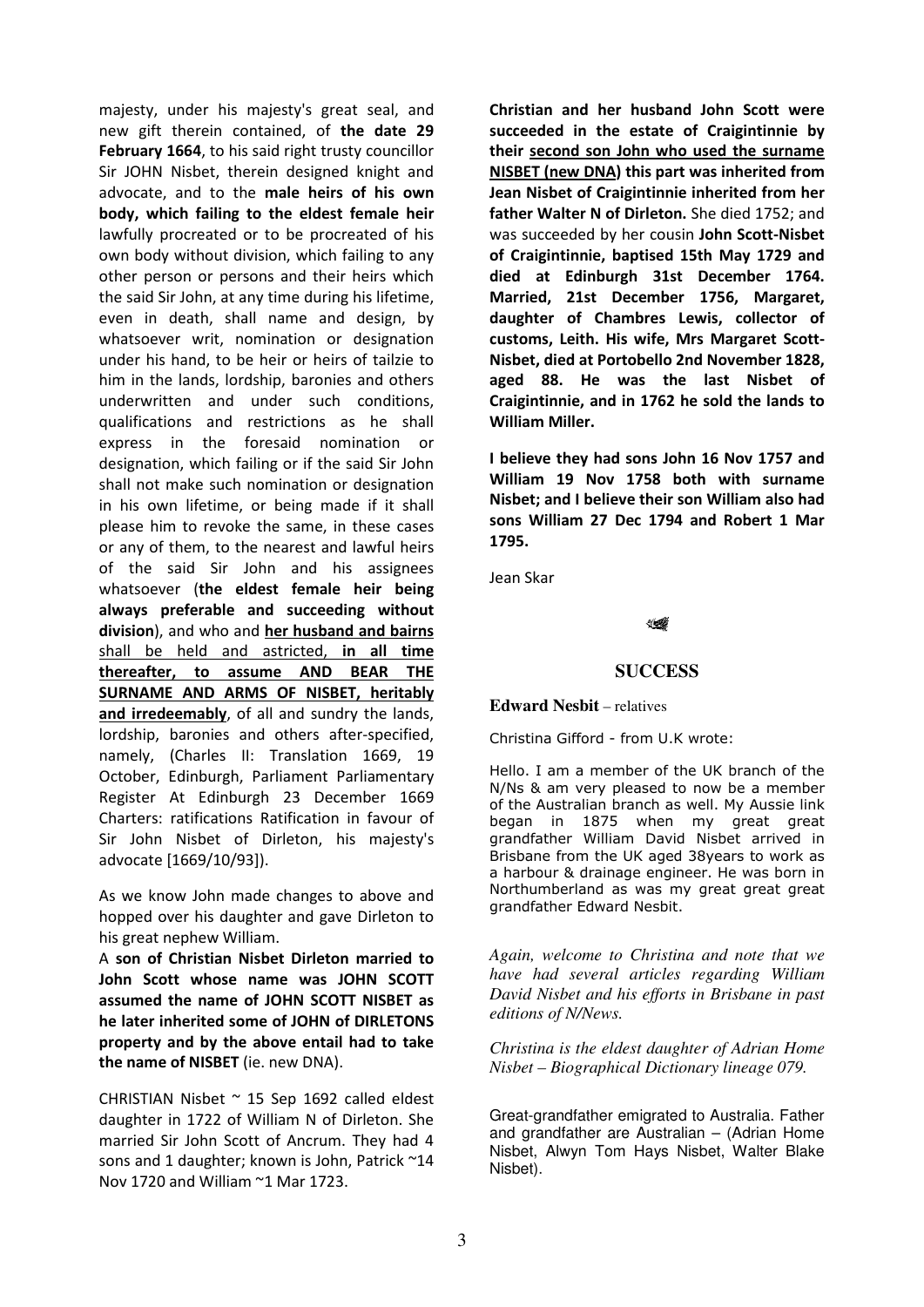*In response, Ian G Nisbet from Melbourne wrote:* 

## *Christina,*

*If there ever was a case for calling the Society the Nesbitt/Nisbet Society your family is a good example.* 

1841 census Edward Nisbet and Jane Nisbet and Walsie Nisbet, aged 1 year;

1851 UK census Edward Nesbit and Jane Nesbit parents of William D Nesbit;

1861 census Nesbit;

1871 census Naisbett inc Thomas C (Collins) and Walter B (Blake) Naisbett;

1881 census Walter B Nisbet staying with his gmother Mary Collins;

Walter Blake Nisbet dies in Queensland 7 May 1920. He had three sons; Alwyn T H Nisbet born 1892, Richard born 1893, died young and Edward W B born 5 July 1896. More work to be done on the later generations.

Ian

**\*\*\***

## **John Nisbet** – descendant

Deb McKay from St Andrews, Victoria wrote:

Re: Brian's message of May 2008. I too am a descendant of William Watson Nisbet, son of John Nisbet and Isobel Watson. William came to Australia with his parents and 2 brothers (James & Alexander) from Scotland. William then went on to marry Sarah Smith and produce 8 children: Elizabeth Watson, James William, William Alexander, Alexander Thomas, Sarah Isabel, John Frank, Thomas Wilfred and Laura Gertrude (my grandmother).

*Deb is thus a relative of mine (Ed) and is of Biographical Dictionary lineages 005 & 053.* 

**\*\*\***

## **John Dunlop Nisbet** – link found

*Ian G Nisbet (Society Secretary & Treasurer) has identified a link with Effie Todd (past Chairman) – at last! – stay tuned, as indications are this branch may link into the Nisbet of Greenholm lineage. Following is Ian's revelation to Effie.* 

# *Effie,*

*Doing a little delving into John Barth's files of the family trees for the biographical dictionary came across your details and a bell began ringing in relation to John Dunlop Nisbet.* 

John D is the son of Hugh Steven Nisbet and Sarah Dunlop, his second wife born in 1859 at Mauchline; Barbara Mitchell his first wife dying during child birth. Hugh Steven Nisbet is the son of Robert and Harriet (ms Steven) Nisbet.

Robert Nisbet is the younger brother of Hugh Nisbet whose first wife was Agnes Steven, Harriet's sister. Agnes died and Hugh married Agnes Walker (ms Mitchell) and they had three sons including Thomas Nisbet, my ggrandfather.

*Hello cousin, albeit a few times removed!! Ian G* 

## 14

# **N/N's IN THE NEWS**

## **Alistair Nisbet** – on duty

*The Age of March 28, 2011 reported on the case of the murder of Darcey Freeman, aged four who was thrown from the West Gate Bridge on January 29, 2009 by her father Arthur Freeman. Within the report was the account from the Police, an excerpt of which follows:* 

Water police raced to the scene to retrieve Darcey's body from the water below the giant concrete structure. Senior Constable Alistair Nisbet and a colleague found her floating in the river near a rock wall. "As I got closer I began to make out a figure of a child much like a doll lying in the water," he said. He noticed bruising on parts of Darcey's body after his colleague swam to her and they lifted her into the boat. She did

*We commend Alistair on his role in this, a most unpleasant case and, I daresay, one of the many disturbing aspects of his work.* 

not appear to have a pulse.

**\*\*\***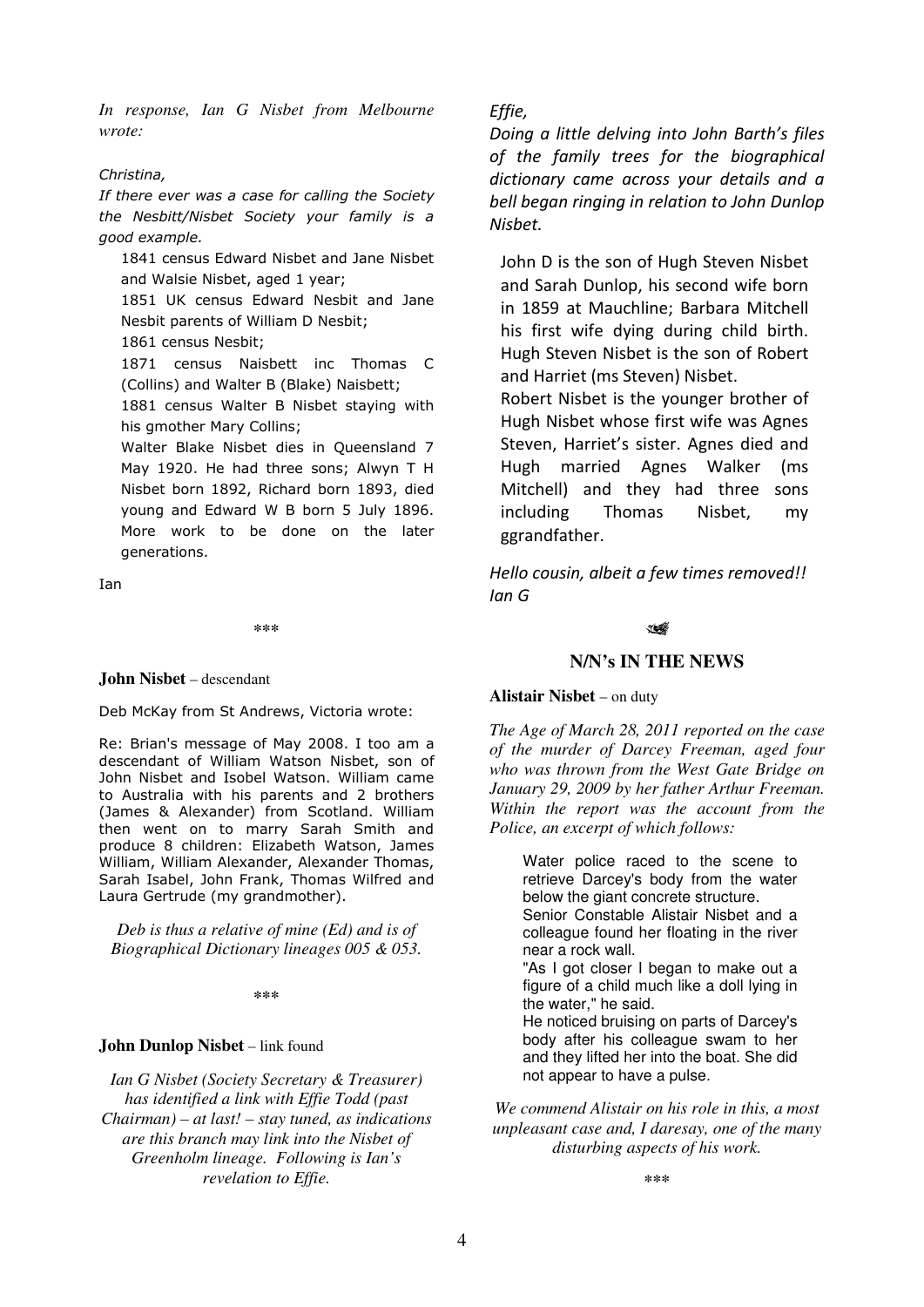## **David Nisbet** – biomedical engineer

*The Age of November 16, 2010 entitled "Staying in touch" – carrying snippets from a number of educational institutions it was reported:* 

#### **Monash nominees**

Two Monash University academics have been nominated for Australian of the Year awards. Waleed Aly, a politics lecturer and ABC broadcaster, is nominated for the Victorian Local Hero award. David Nisbet, a biomedical engineer, is a finalist in the Young Australian of the Year category. Dr Nisbet is working in the field of tissue engineering and regenerative medicine.

*From the "Australian of the Year" website, David's Bio is:* 

# Dr David Nisbet

#### **Stem-cell scientist**

Dr David Nisbet is a new breed of scientist with expertise that bridges the traditional fields of materials engineering and biology. His research deals with the fabrication of synthetic cellular microenvironments that support cellular adhesion and promote stem cell differentiation. He is working in neural and bone tissue engineering, both of which have far reaching applications. In 2006, he was awarded a grant from the Australasian Society of Biomaterials and Tissue Engineering and the Cooperative Research Centre for Polymers to spend eight months working at the University of Toronto with Professor Molly Shoichet, who is arguably the world's foremost expert of neural tissue engineering within the spinal cord. This led to an ongoing collaboration with her group. In collaboration with others, David is developing techniques which may revolutionise nerve regeneration using stem cells and 'smart' nanomaterials. While in its infancy, this interdisciplinary advance in stem cell research is aimed at providing optimism in the search for treatments of crippling conditions, such as Parkinson's Disease and spinal cord injury. David's groundbreaking work has received attention both nationally and internationally, and been recognised with a prestigious Australian Postdoctoral Fellowship from the Australian Research Council.

*David was state finalist and nominated for Young Australian of the Year which was awarded to Jessica Watson. We congratulate David on his nomination and wish him well with his postdoctoral fellowship and every success with his research.* 

## **Royal Wedding** – N/N mentioned

*The Women's Weekly April 2011 edition page 41 in the article entitled "The People's Prince" – about Prince William's recent visit to Australia and his impending marriage to Kate Middleton included some by-lines (with accompanying pictures). One of these is entitled "The UK's most eligible bachelor & bachelorette", (once William & Kate are married); being Prince Harry and Philippa 'Pippa' Middleton, respectively. The accompanying caption states:* 

*"Philippa Middleton, 27, best known as Pippa, is Kate's only sister and like Kate went to Marlborough College and then to Scotland for university. Like Harry, she's known as a party animal and suitably works for party planners Table Talk. She's dated banking heir Jonathan "JJ" Jardine Patterson and socialite Billy More Nisbett, but is currently single and has been voted Tatler magazine's most eligible bachelorette."* 

*Billy More Nisbett is a businessman and son of George Alan More and Patrea Nisbett (nee MacDonald), of The Drum.* 

*In previous internet searches for N/N's in general I had however already noted the following engagement notice, announced in July 2010:* 

(Billy) More Nisbett, scion of that LG family, and descended from the Earls of Stair, son of George Alan More Nisbett, of The Drum, Edinburgh, by his wife the former Patrea MacDonald, & Charlotte F.D. Davison, daughter of the late Mr David Davison and of Mrs Davison, of North Canterbury, New Zealand.

*Billy's great-great-grandmother was Lady Agnes Dalrymple, dau of the 9th Earl of Stair.* 

# પ≰

# **WANTED**

## **Andrew Barrowman Nisbet** - relatives

John Hewison from AUSTRALIA wrote: I would like to hear from relatives or descendants of Andrew Barrowman Nisbet who is my mother's uncle. My mother's mother was Margaret Nisbet daughter of Robert Nisbet and Catherine Barbara Taylor.

**\*\*\***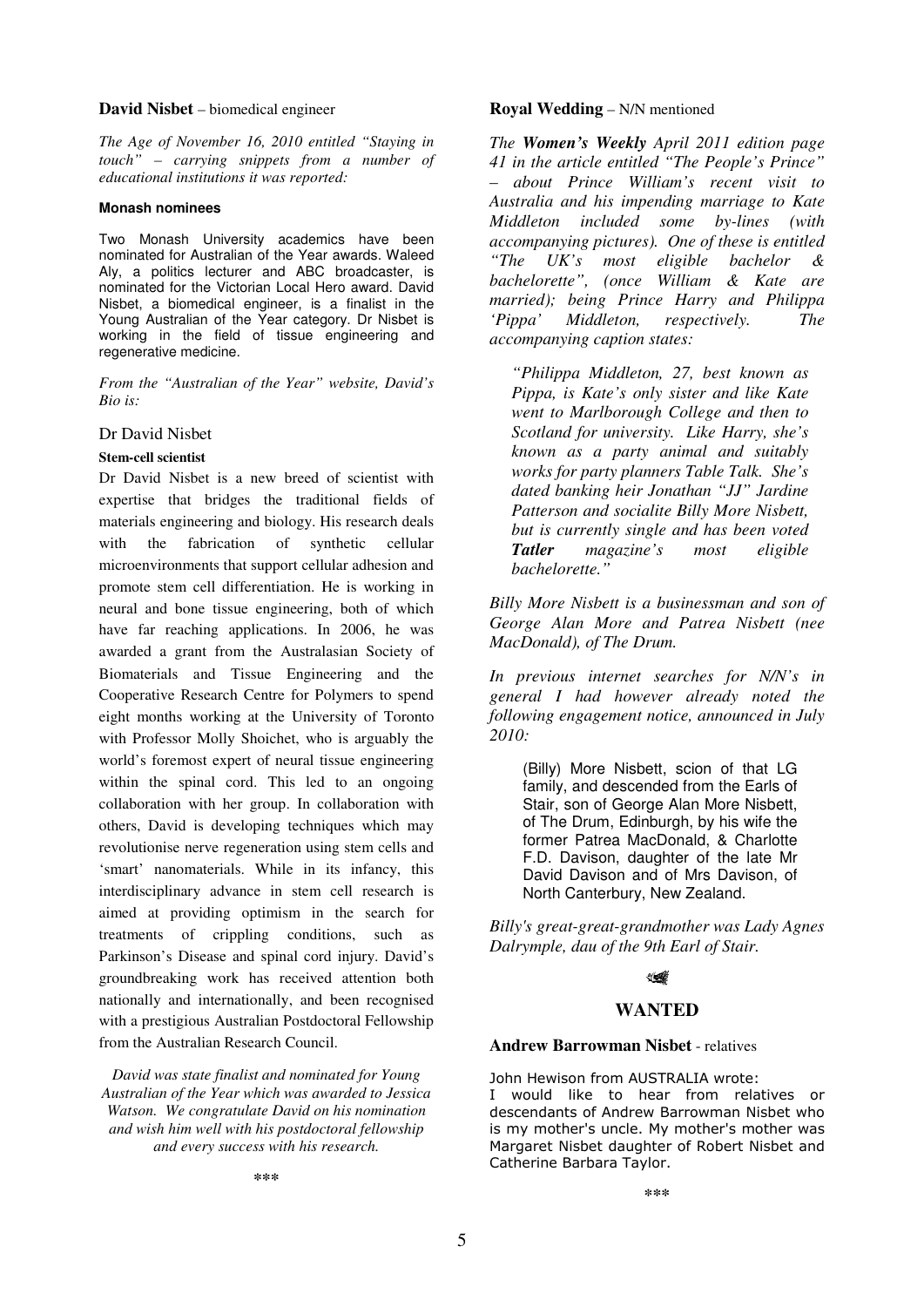# **Horace Rhodes Nesbitt** – relatives

Stefanie Nesbitt - from Queensland wrote: RE: HORACE Rhodes NESBITT

I am trying to locate any relatives of my father's father (my grandfather) or any information about him or his lineage.

His name was Horace Rhodes Nesbitt, of Molong, NSW Australia. I believe his father's name was Thomas Nesbitt, married to Jane Cockram.

I am doing a family tree and would be delighted to hear from any long lost rellies! Thanks

Stefanie

*Ian G Nisbet from Melbourne responded:* 

# Stefanie,

You are correct on the marriage of Thomas and Jane,1890 at Molong.

They had the following children:

Thomas Nesbitt 1891 Thomas, Jane - Molong, New South Wales

Grace S Nesbitt 1892 Thomas, Jane - Molong, New South Wales

Wallace J Nesbitt 1895 Thomas, Jane - Molong, New South Wales

Gerty E Nesbitt 1897 Thomas, Jane - Molong, New South Wales

Cecil P Nesbitt 1900 Thomas, Jane - Molong, New South Wales

Herrick S Nesbitt 1903 Thomas, Janie - Molong, New South Wales

Horace R Nesbitt 1905 Thomas, Janie - Molong, New South Wales

Mervyn A Nesbitt 1908 Thomas, Jane - Molong, New South Wales.

Thomas may have had some relations also as in the 1936 Census for Bathurst an Eric Stanley Nesbitt shares the same address as Horace.

Hope this helps in getting you started.

Ian - Secretary N/N Society

*Stefanie Nesbitt - from Emerald, Qld further responded:* 

Thanks Ian for that info. I happened across similar info from NSW Births/Deaths/Marriages just the other day in fact! Fantastic resource.

Anyhow thanks again and yes this will definitely get me started!! Stef

**\*\*\***

## **William Nisbet** – of Mauchline

Ian G Nisbet - from Melbourne wrote: Leanne,

Your great grandfather William was the son of Robert and Harriet (Steven) Nisbet of Mauchline, Ayrshire. William was born in Mauchline 16 April 1837 and married Jane McCall Rennie 16 July 1861. They had five sons and four daughters.

Ian

*Leanne Nisbet White from Armidale, NSW, Australia responded:* 

Ian - thanks so much for the information about William Nisbet from Mauchline (b. Apr 1837) and his parents. I can trace my Nisbet line back to that early 1800s date, with the help from so many. Am interested in pressing on further now, to find out more about generations before that date. Does anyone have additional info on generations of Nisbets before the marriage of Robert Nisbet to Harriet Steven at Mauchline in the early 1800s? It's quite fascinating! I had heard that some of the Nisbets were sent to Ayrshire by John Nisbet (Lord Dirleton) in the 1600s. Interested to know whether my branch of the family is from this group.

**\*\*\***

**Nisbet** – of Rothesay, Bute

Denise Alice Nisbet Wallis - from Umina, NSW wrote:

Just joining. I heard about you from my cousin Julie Jones. I have a few old papers about the Nisbet family who lived in Rothesay, Bute in the early part of last century and who moved to Glasgow in the middle of the 19th century. My Nisbet Family Tree is very incomplete, but is free to view for anyone on Ancestry.com

Dr Denise AN Wallis

**\*\*\***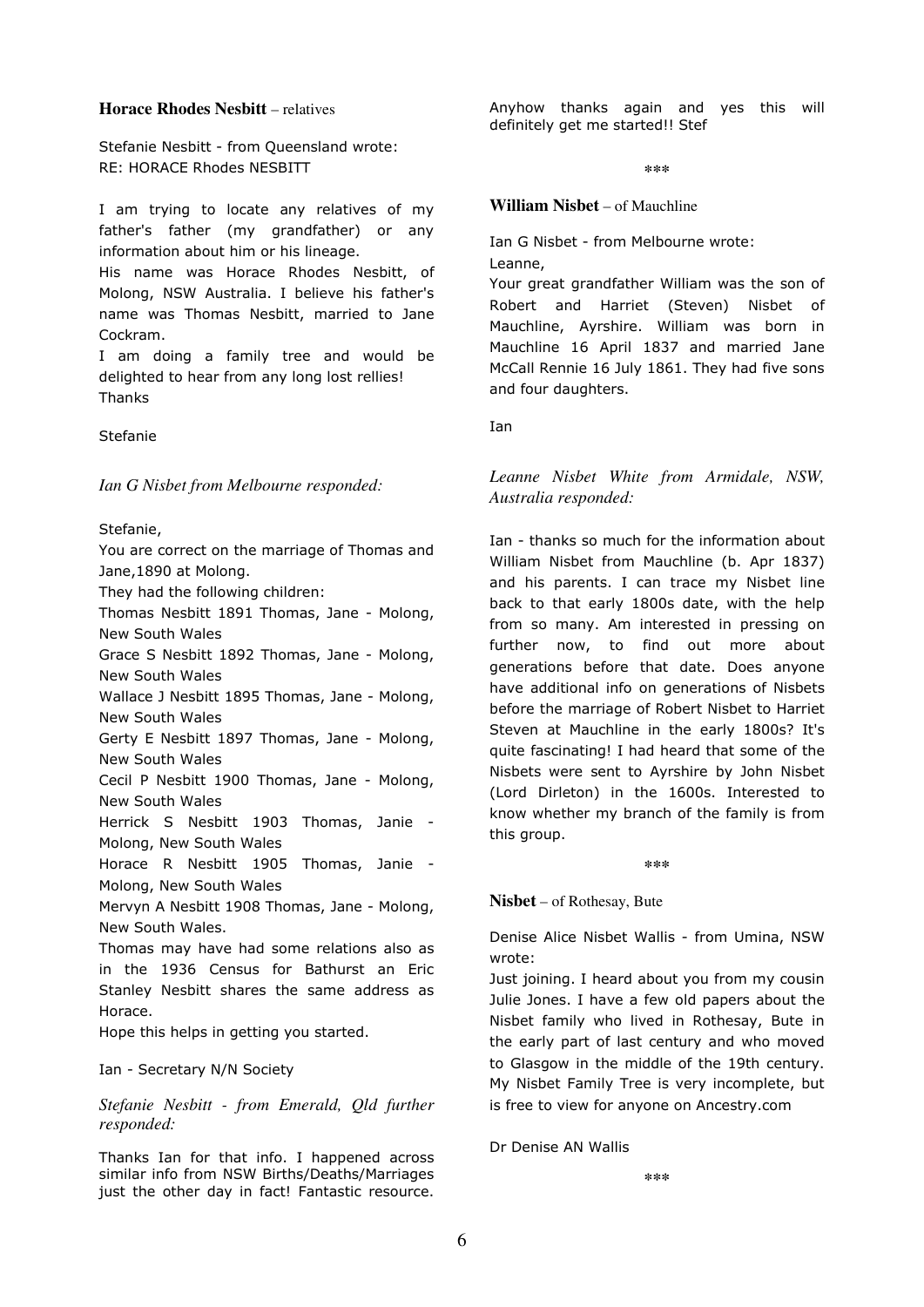## **Harry Nesbit** – any information?

Phyllis Duignan from Eltham, London wrote:

I belong to the Edith Nesbit Society, who wrote "The Railway Children" and other children's books. We are trying to trace Edith's brother Harry born 1855 died 1928 married to Jessie and a son John Collis. Harry emigrated to Australia in the early 1880s to join his brother Alfred in Adelaide who died in 1894 leaving a wife and two children Anthony and Anthonia. Can anyone help please?

*If you are able to assist please respond direct to Phyllis via our Guestbook on our homepage.* 

**\*\*\***

**Nisbet of Ladybank** – cont'd

Jean Skar from Norway wrote: Nisbet of Ladybank that I was asking about (N/News 98); some of the children immigrated to USA.

**\*\*\***

## **Basil Nesbitt** – relatives

Elizabeth Nesbitt from Rockingham, Western Australia wrote:

It occurs to me that my husband knows very little of his ancestry. This is what I am aware of (the private, compressed version anyway):

The patriarch is Basil Nesbitt born in then India (now Pakistan) in the 30's the youngest(?) of a large family. Descended from anglo/indian stock - who went to India to work on British Railways). He had three children (m,f,m) then emigrated to Bristol, England before having two more children (m, m). Later moved the family to Bunbury, Western Australia where they settled.

If anyone has a family tree that has a branch or two in India, I would love to compare notes. I have also noted that there are an incredible number of baby boys in my branch of the Nesbitt tree...has anyone else noted the same of their family?

Elizabeth Nesbitt

#### ∜

## **MISCELLANY**

## **Scots of Victoria**

# *Extracted from the SCOTTISH VOICE October/November 2010 - newsletter of the Scots of Victoria Coordinating Group.*

# Scottish Reformation

John Knox is regarded as the leader of the Scottish Reformation. The Scottish Reformation was Scotland's formal break with the Papacy in 1560, and the events surrounding this. It was part of the wider European Protestant Reformation; and in Scotland's case culminated ecclesiastically in the reestablishment of the church along Reformed lines, and politically in the triumph of English influence over that of the Kingdom of France.

The Reformation Parliament of 1560, which repudiated the Pope's authority, forbade the celebration of the Mass and approved a Protestant Confession of Faith, was made possible by a revolution against French hegemony. Prior to that, Scotland was under the regime of the regent Mary of Guise, who had governed in the name of her absent daughter Mary, Queen of Scots (then also Queen of France).

The Scottish Reformation decisively shaped the Church of Scotland and, through it, all other Presbyterian churches worldwide. From the fifteenth century, Renaissance humanism had already encouraged critical theological reflection and calls for ecclesiastical renewal in Scotland. Martin Luther's doctrinal ideas were influential in Scotland. As early as 1525 the Scottish Parliament thought it necessary to forbid the importation of Lutheran books, and to suppress 'his heresies or opinions' throughout the realm. However, this attempt was largely unsuccessful.

The Martyrs' Monument at Saint Andrews, commemorates those executed before the Reformation, including Hamilton and Wishart. In 1528, the nobleman Patrick Hamilton, influenced by Lutheran theology whilst at the universities of Wittenberg and Marburg, became the first Protestant martyr when he was burned at the stake for heresy, outside St Salvator's College at Saint Andrews.

#### પ≰